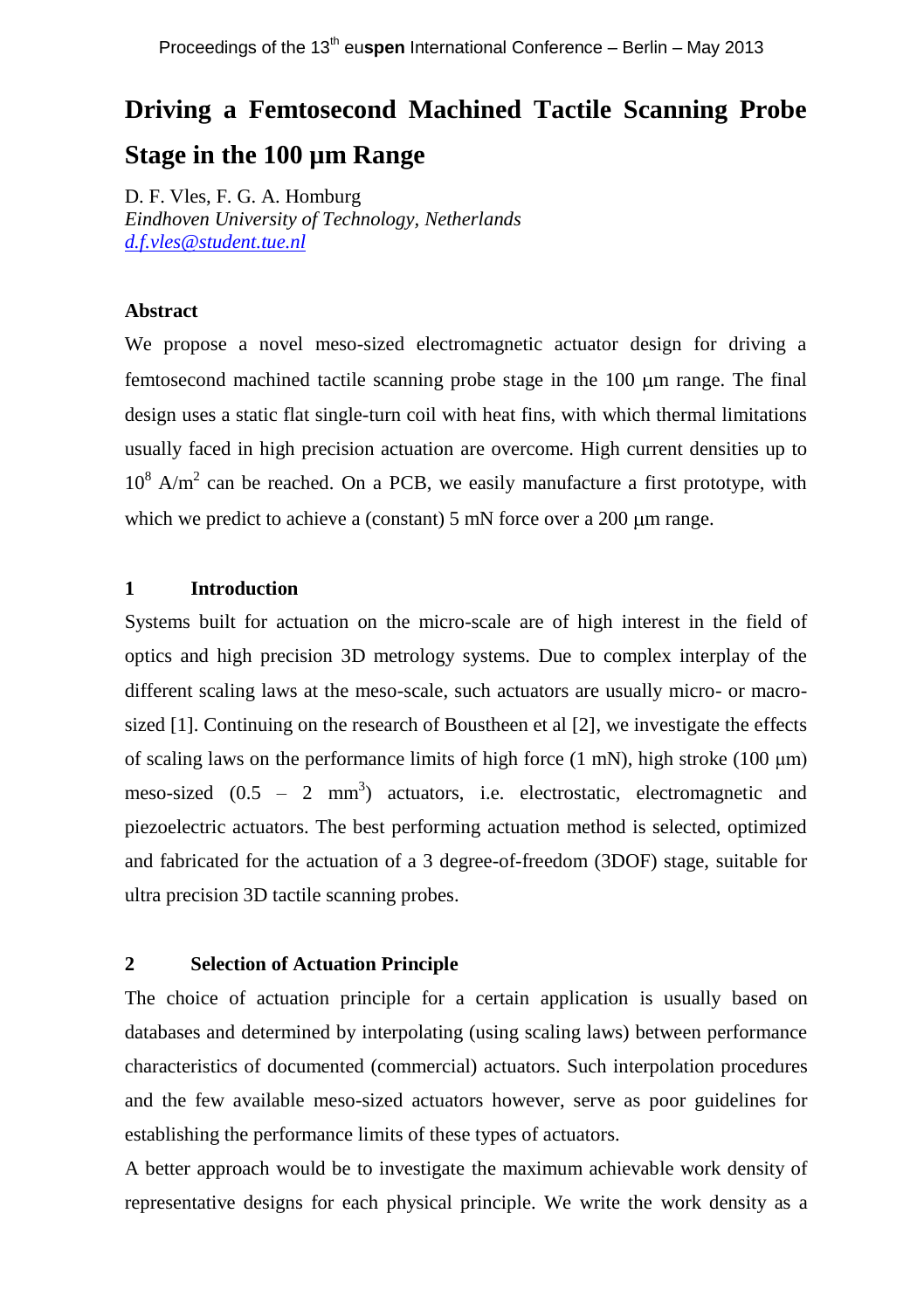function of geometrical design variables limited by a set of constraints (e.g. physical properties and/or physical thresholds), which must all be satisfied.

Using optimization algorithms, we compared electrostatic (ES), electromagnetic (EM) and piezoelectric (PE) actuators. Highest work densities are found in EM and PE actuators. Even so, in the case of ES and PE actuators, there is an inevitable need for amplification mechanisms to reach the desired stroke. On this scale this leads to the use of flexures: a lot of the available work is lost in the movement of these flexures, resulting in poor dynamic behaviour. Overall, in terms of dynamic behaviour, complexity of fabrication and maximum work density, EM actuators show to be the most suitable actuation scheme in the meso-domain.

## **3 Implementation**

The major limitation of Lorentz actuators is their thermal weakness [3]. To address this, as well as dealing with practicality and fabrication reasons, different configurations were devised and simulated for implementation in a 3DOF stage. The three free degrees of freedom needed are *z*,  $\theta_x$  and  $\theta_y$ . As we use a planar base plate, an out-of-plane actuator is desired (Figure 1A).



Figure  $1 - A$ : Simple 3DOF stage with the corresponding coordinate system. B: Semi-assembled CAD model of the final design.

The final design (Figure 1B) consists of a cylindrical Nd-magnet ( $\varnothing$ 1.5 mm, h 0.5 mm,  $B_r$  1.38 T) with on top an iron yoke ( $\emptyset$ 1.5 mm, h 0.25 mm) to compress the magnetic field and guide it outwards. Around the yoke, a flat single-turn copper coil is located (Figure 2A), embodying the most magnetic flux in its initial position ( $\emptyset$ . 1.9 mm).

As the mass of the magnet and yoke is sufficiently small, we find that it is more convenient to make the coil the stator, meaning it can be fabricated on a fixed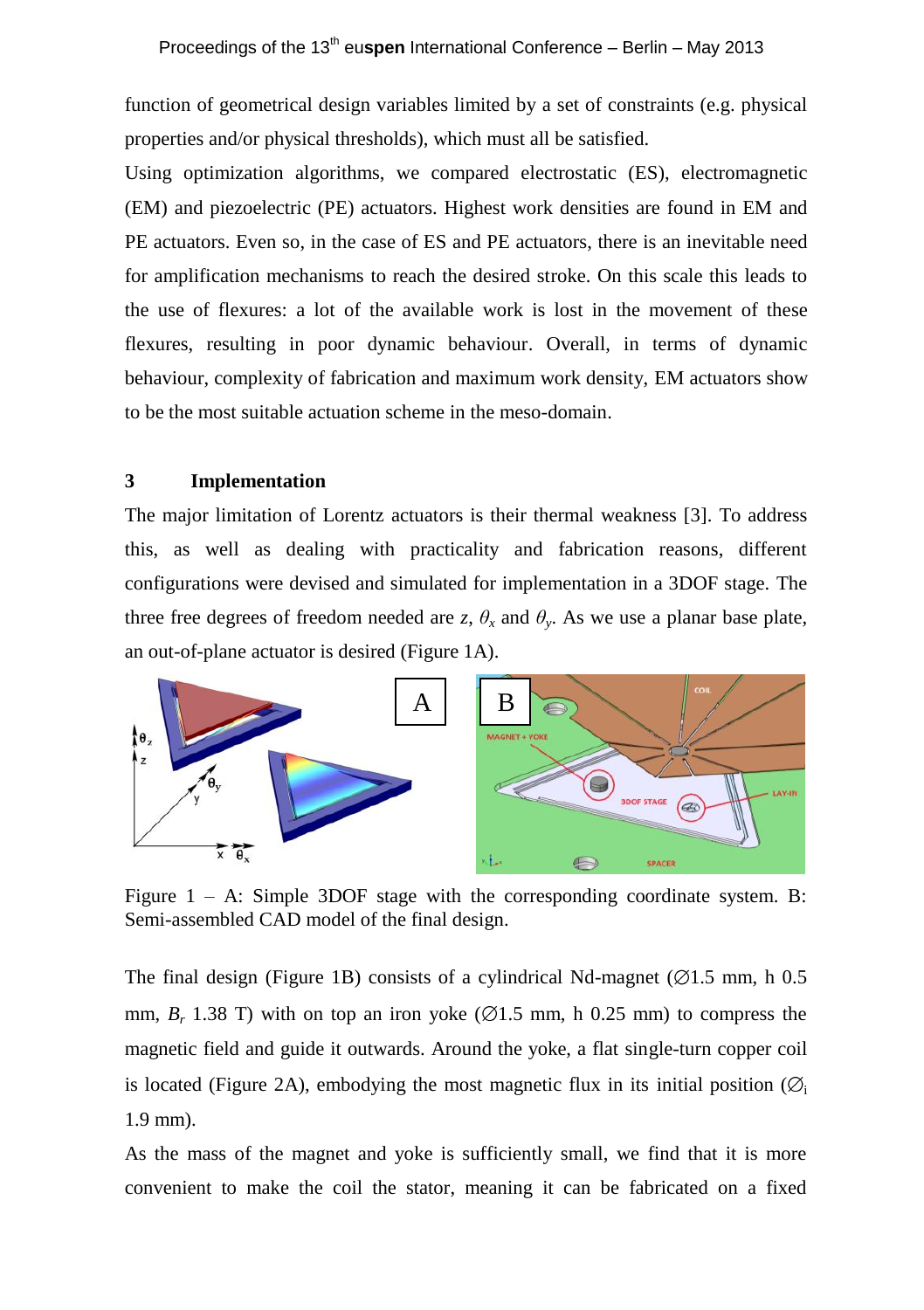substrate. This, together with the low resistance of the single-turn coil, addresses the thermal limitation mentioned above, as we can now easily add cooling fins to the coil. Furthermore, using PCB fabrication methods, we can easily manufacture a first prototype with high enough precision. Using this method however, we are limited in the height of the coil for the first prototype. For typical thicknesses of 35 - 70 μm, the motor-constant is shown in Figure 2B. An optimum is found at a width of 0.4 mm.

For the proposed system, according to FEM simulations in *COMSOL Multiphysics 4.2a*, a 1 A current at 293.15 K, leads to a temperature increase of about 1 K. Furthermore, temperature gradients are almost absent. This is confirmed by an infrared measurement (Figure 3A): when subjected to a current of 0.8 A, the coils remain at room temperature. Moreover, when a 1 A current is applied a current density of  $10^8$  A/m<sup>2</sup> is to be expected. When properly guided, this results in a stroke of over 200 μm with an almost constant force of 5 mN. So not only is the motorconstant almost independent on the stroke (and temperature), but this also means we can use relatively simple amplifiers/circuit boards for actuation.

The yokes are cut from a 0.25 mm soft iron plate by wire-EDM. The 3DOF stage is fabricated by exposing a 0.5 mm thick amorphous silica wafer to femtosecond laser pulses. This induces structural modifications at the laser focal spot, due to nonlinear absorption. Due to preferential etching, the modified regions are etched away in a hydrofluoric (2.5%) etching agent, after which we are left with the desired stage. Layins for the magnets ensure proper individual axial alignment (Figure 3B).



Figure 2 – A: 2D rotationally symmetric simulation of the final design. B: Motor constant for the suggested system as a function of width for two different coil thicknesses (35 and 70 μm).